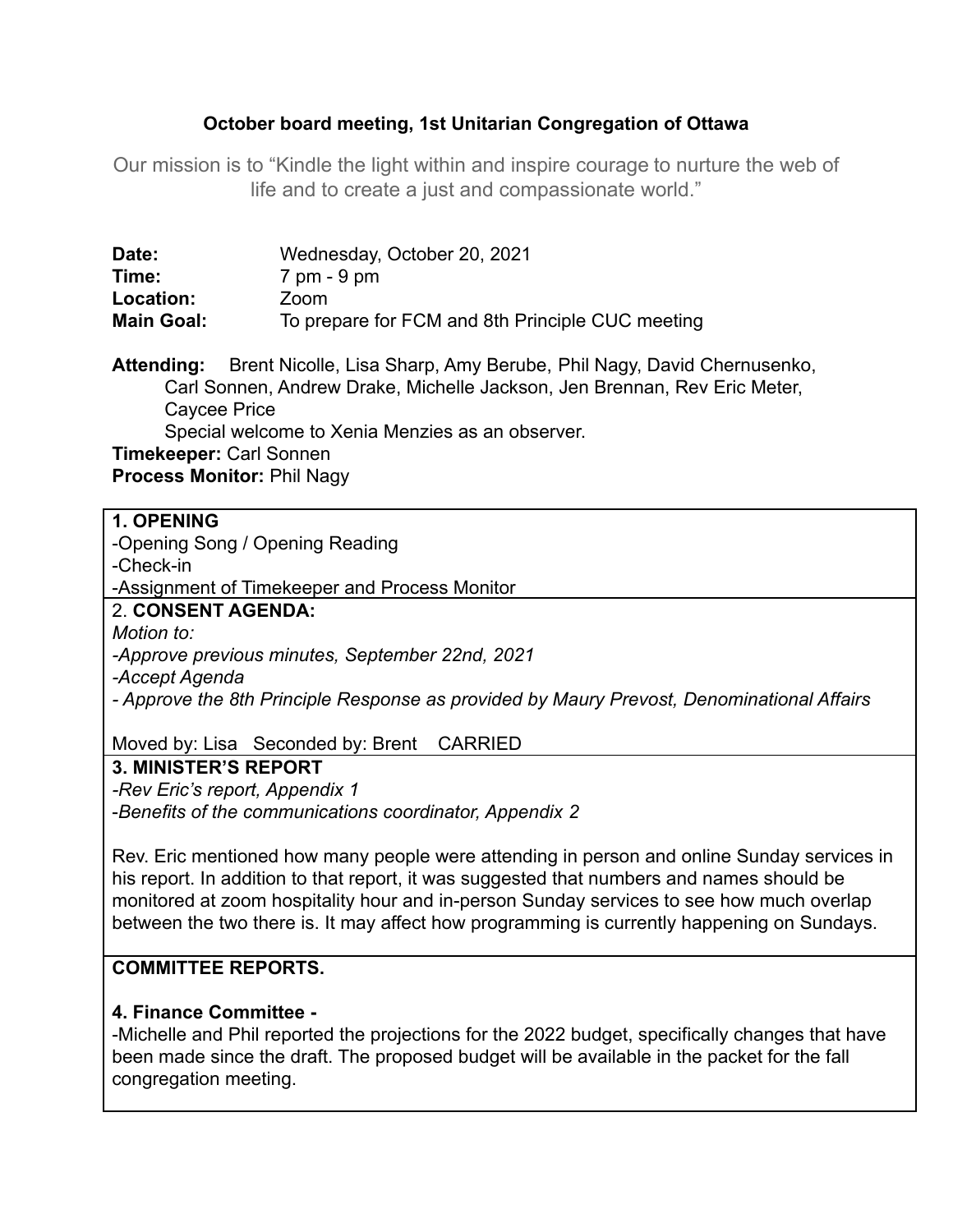-A suggestion was made that perhaps the congregation should explore other revenue streams, such as renting parking spaces to people working on LRT development.

-A \$100,000 donation was made by a longtime congregant. It was partially used to pay down the deficit, and the rest was allocated according to the policies associated with bequests and the wishes of the donor.

-There are some questions about how funds are allocated and used with regards to the proposed budget. Michelle says that there is a finance 101 sheet that explains the way the funds work. This can be provided upon request.

-The urgency for air conditioning in Fellowship Hall was noted. The plan needs to be implemented ASAP as that room gets very hot in the summer. The property team was ready to order and install a system, but there was pushback from environmental WG in terms of options, a deadline needs to be put in place to implement the installation before spring 2022.

*Motion that the Board accept the proposed 2022 budget to be presented for the fall congregation meeting.*

Moved by: Phil Nagy Seconded: Andrew CARRIED

**5. Communications Committee:**

*Motion to change Communications and Outreach from a board Committee to a Team. (follow up required re: governance manual)*

#### Moved: Brent Seconded: Carl CARRIED

**6. Denominational Affairs Committee: Re: Delegates for 8th Principle CUC Vote**

*Motion for the Board appoint the following members as delegates (plus 2 alternates) for the November 27th Special CUC Meeting on the Eighth Principle:*

- Ren Martin-Doike
- Jane Lindsev
- Carl Sonnen
- Guy Belleperche
- Maury Prevost
- Lisa Sharp
- Margaret Linton (alternate)
- Sharen Bowen (alternate)

#### Moved by: Caycee Seconded by: Amy CARRIED

# **7. Board Committee Reps**

*Motion that the Board appoint the following board members as board reps to the following Committees:*

- Finance: Phil Nagy (chair); Andrew Drake
- Nominating Committee: Andrew Drake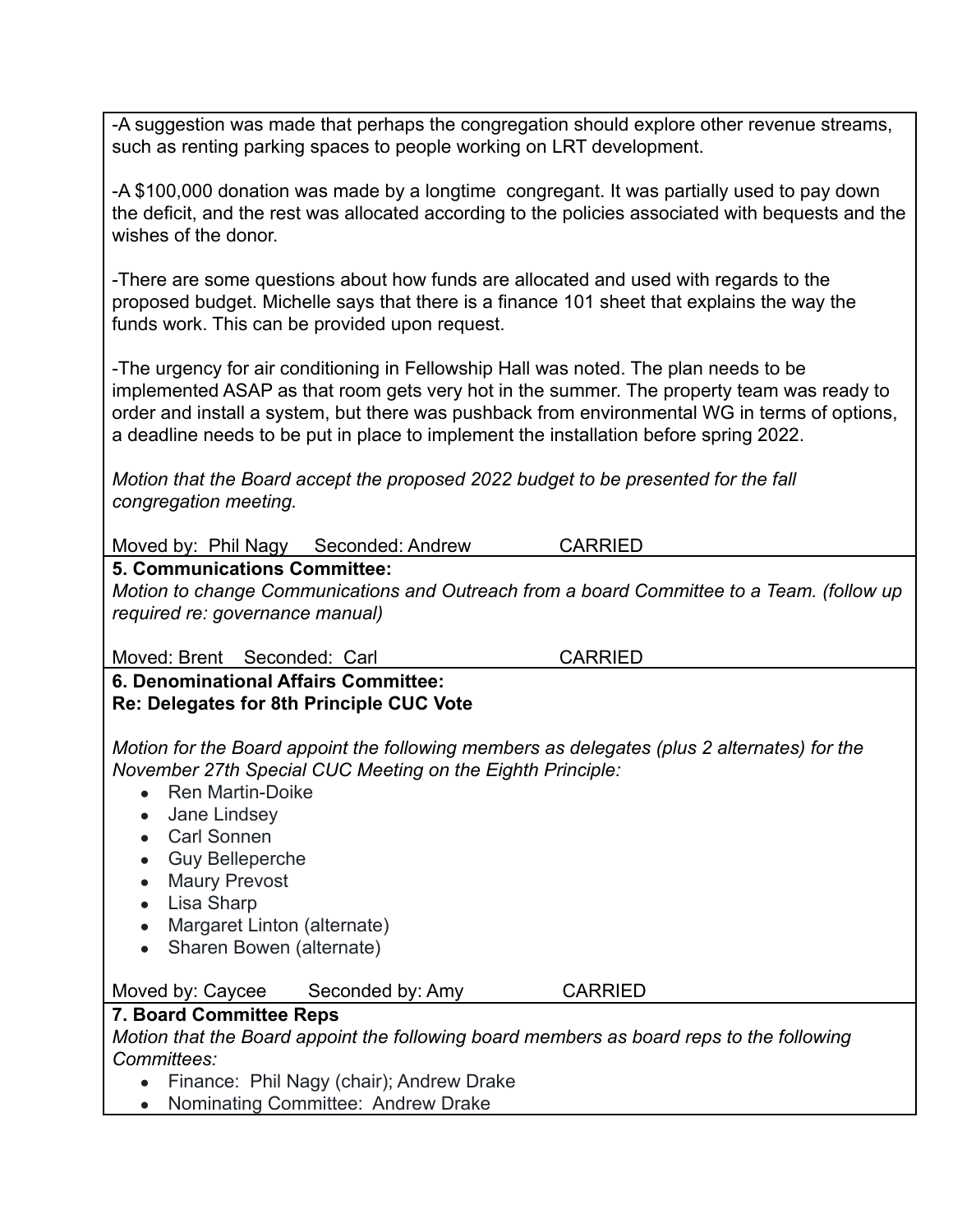- Personnel Committee: Amy Berube
- Embracing Diversity: Carl Sonnen
- Campus Planning: David Chernushenko
- Committee on Shared Ministry: Caycee Price
- Governance: Brent Nicolle
- "Social Justice Action Network": Lisa Sharp

Moved by: Lisa Seconded: Carl CARRIED

# **8. COVID Task Force -**

#### **COVID Task Force recommendations:**

- 1. Choir practices allowed in Fellowship Hall to a max of 24 persons, 2 metres distant, masked and vaccinated, ideally with windows open to improve ventilation.
- 2. Choir performance recordings in Sanctuary, 2 metres distant (so max on stage is TBD), with a time limit of around 15 mins.
- 3. Children under 12 (unvaccinated) should be allowed in sanctuary. Masking is strongly encouraged for ages 2-5. Family seating on the left side of Sanctuary is recommended.
- 4. Unvaccinated adults with valid medical exemptions are allowed in sanctuary for Sunday service
- 5. (Guidance:) While we don't offer coffee after service, congregants are welcome to chat with each other outside on the steps or nearby. Masking and distancing is recommended even outdoors.

Please note: the board was also canvassed about their thoughts about small groups (mostly social) eating indoors; they are mostly in favour.

*Motion that the Board formally accept the recommendations of the COVID Task Force meeting of September 30th.*

Moved by: Brent Seconded by: Andrew CARRIED

## **9. Campus Planning Committee:**

-Feasibility Study Update: there are two options being explored by consultants, including costs for review by the CPC as well as the board. These recommendations should be coming in the next month or so.

-There will be a town hall presentation to the congregation to convey the information from the feasibility study. The hope is to have this meeting in late December, early January.

-Site Plan update: there are some costs associated with getting paperwork started with the city (\$650), as well as an updated transportation study (\$2500). The funds are allocated to do this work; CPC will be encouraged to go ahead.

## **10. Nominating Committee:**

*Motion that the Board propose the following candidates for the Nominating Committee vacancies:*

• Sharmila Khare for a 1-year term to replace a 2020 vacancy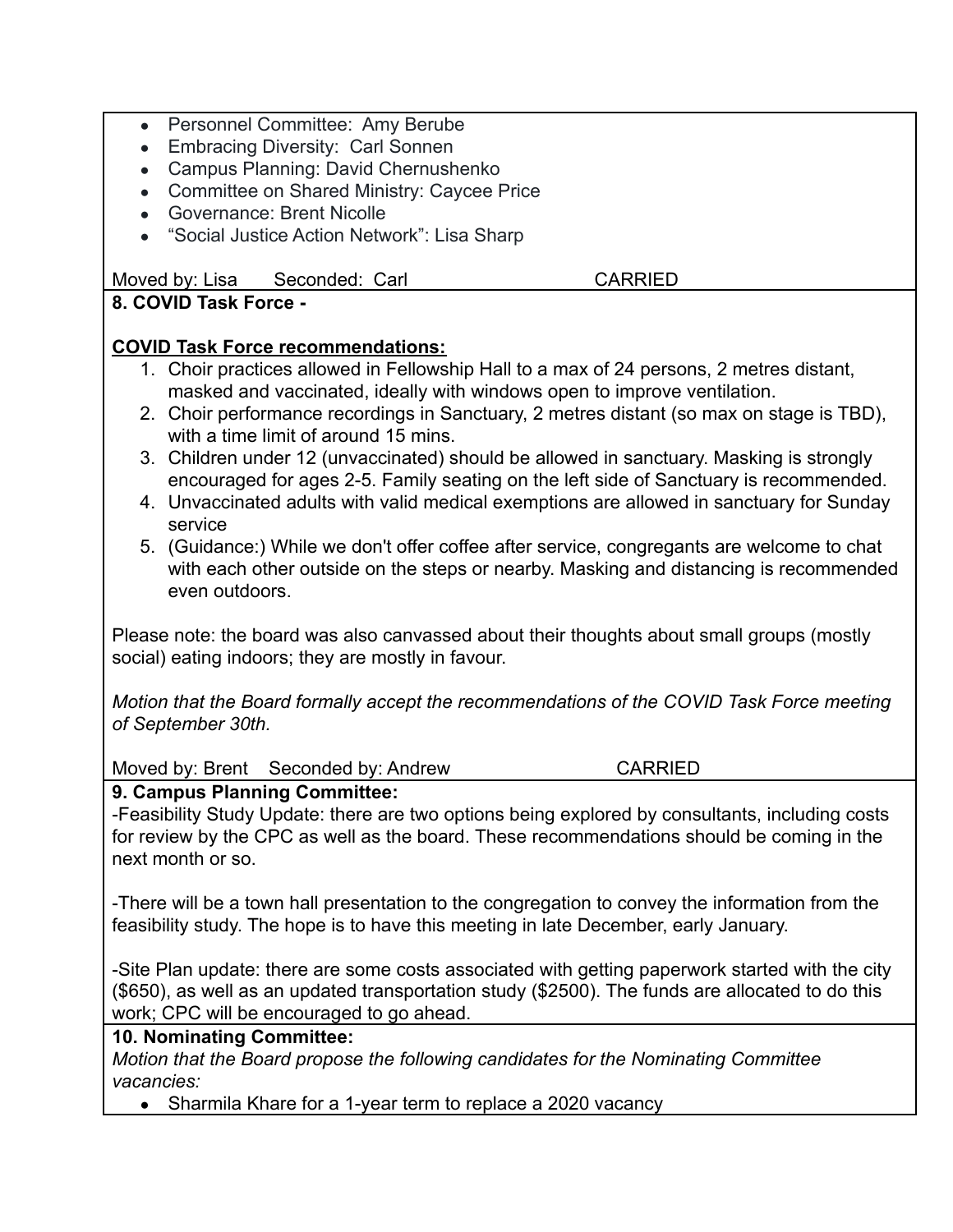- Barb Ryan for a 1st 3-year term
- Mary Jackson for 1st 3-year term

Moved by: Andrew Seconded by: Brent CARRIED

#### **11. Fall Congregational Meeting:**

To take place November 21st, starting immediately after the Sunday service. The fact that the service is now hybrid, may cause issues with the timing of things happening on this day.This will need to be reviewed offline by those organizing the meeting.

## **How can members at large help?**

*-Advanced budget meetings*

There are two meetings being held by the treasurer and finance manager during the week before the meeting to review the proposed budget in more detail.

Monday evening, Nov 15th: Brent, Amy

Thursday morning, Nov 18th : David

-*Assistance during the meeting itself with various parts (technical etc)*

*-Preparation of materials (Exec),* Lisa sent an email to those who are affected.

## **12. Information Items:**

SRC - new name "Social Justice Action Network"

OWL - there are new developments with regards to training of new facilitators and offering the program in the spring. More to come.

PPDDA ITEMS: Gas Plant reductions, a letter was sent to the city.

Please note: Generally, requests for the congregation to support social justice issues need to follow congregational policies. If a group would like us as a congregation to support a given cause, typically in writing, there needs to be approval by the President, the Minister as well as one other board member. Only then, will a letter be written and or signed by one of the leaders in question.

#### **13. Closing**

Please note that the next board meeting is Wednesday November 17th 2021. Adjournment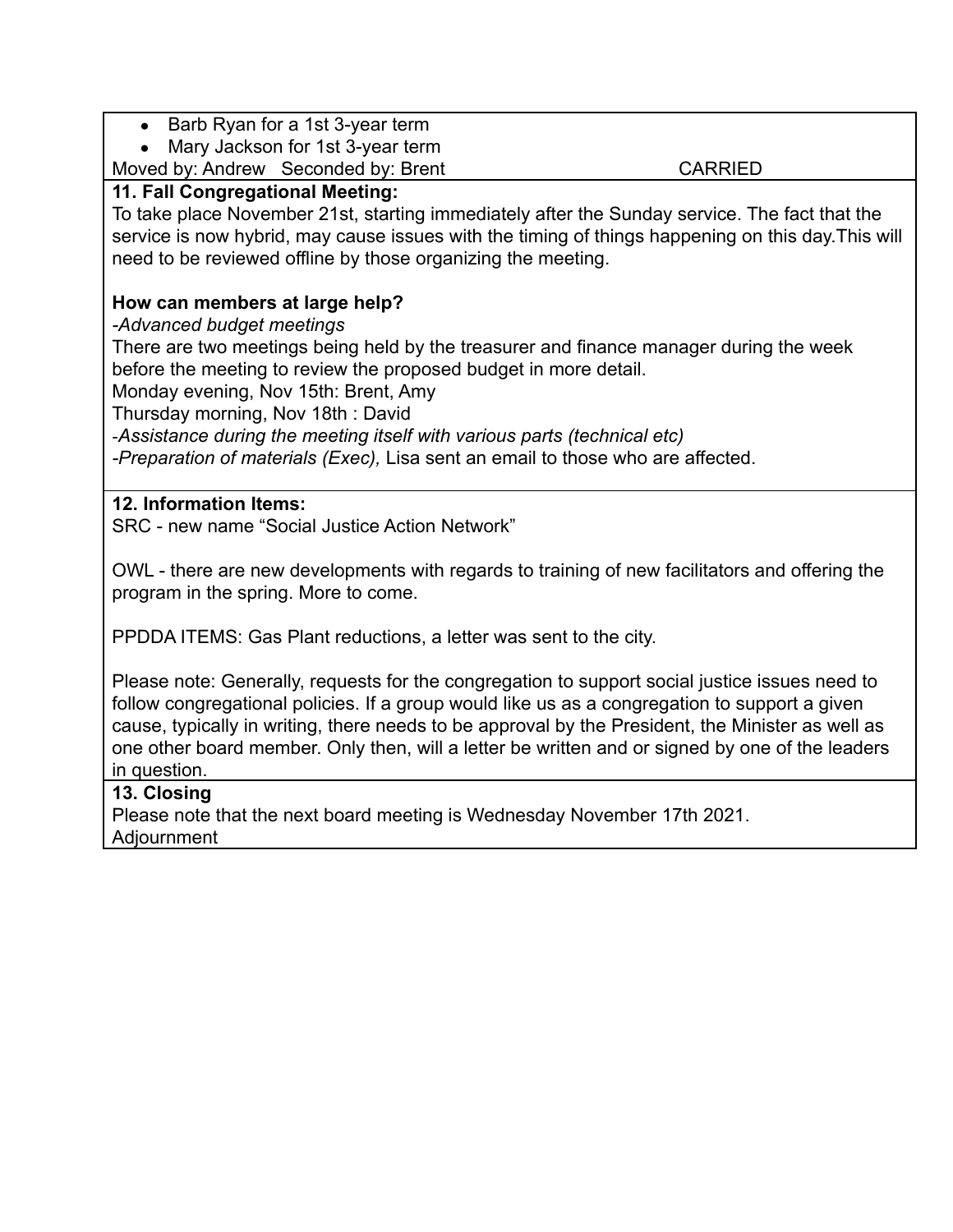#### Appendix 1

#### Minister's Report to the Board of Directors of the First Unitarian Congregation of Ottawa October 2021

This month I want to start with some numbers for you. Jen Brennan has compiled in person attendance for the first three weeks of our hybrid Sunday programs:

| Date      | total<br>participants staff             |   | RE |  |
|-----------|-----------------------------------------|---|----|--|
| $19-5ep$  | 48                                      | 9 | 6  |  |
| 26-Sep    | 45                                      | 8 | 2  |  |
| $03$ -Oct | 54                                      | 7 | 9  |  |
| $10$ -Oct |                                         |   |    |  |
| $17$ -Oct |                                         |   |    |  |
|           | total participants include staff and RE |   |    |  |

In addition, the number of YouTube views of our hybrid services has ranged from a high of 209 (Sept. 26th) to 71 (Oct. 17th).

I'll admit that I had hoped for greater Worship Hall attendance, and guess the current numbers are due to continuing reticence about gathering in public due to Covid-19. That said, I'm grateful for how cooperative people have been about signing up in advance. I hate that church is a place you have to plan on attending, but this is the reality we live in at this time. The Covid Task Force will meet again early next month to as we continue to determine how we can best balance safety and access to as many as possible.

Our staff and volunteers are doing a great job. This should come as no surprise. I just want to make sure they efforts are recognized. Gareth is doing inspired work re training his tech crew, and our greeters have included checking everyone in to their regular Sunday morning tasks. All deserve our gratitude.

Last month I mentioned that I was talking with Rev. Linda Thomson of the CUC about a Start Up workshop. We now have a date and time: Saturday, December 4 from 10am to 12pm via Zoom. I hope you will be able to participate. The workshop is designed to clarity, if not fine tune, how we are accountable to one another and for what.

Please also see the separate report from Jen Brennan regarding FirstU's Communication Coordinator position.

All the best,

Rev. Eric Meter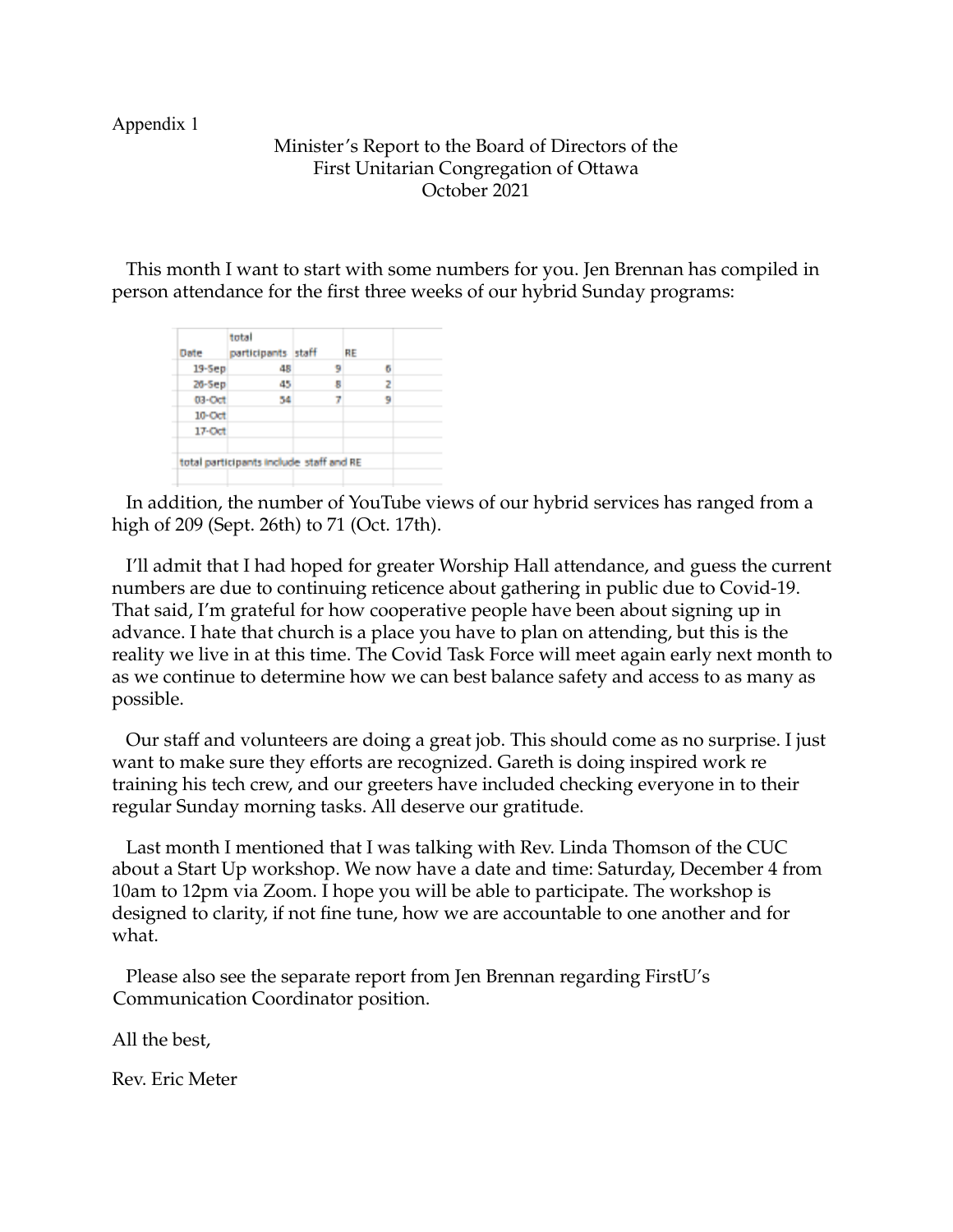# Appendix 2

# **Benefits of the Communication Coordinator's Position**

15 hrs per week, generally Thursdays and Fridays

Allison has brought her flavour and style to both and she understands us as UUs. She is able to spend enough time on all of our platforms to really learn how they work, their intricacies, and also pros and cons. The social landscape changes quickly and frequently, and we need someone who can keep abreast of these changes.

The 'work in progress' Events Package will hopefully assist with bringing the needs and requirements for timely media to the attention of anyone planning an event at the church.

Since our Communications Coordinator position has begun, we have:

#### **1. A much greater presence on Social Media:**

• Timely posting of events

• Alignment with other like-minded networks such as Ecology Ottawa, David Suzuki Foundation, etc. • Beginnings of social media calendar, where we populate key dates, events (Pink Shirt Day, World Water Day, International Women's Day, etc.) to use for social media posts, alongside our own events.

The biggest plus is that Alison can focus on consistency, in both look, vice, feel and frequency. The aim of repeating our core values through different types of posts and the similarity in the graphic style of the posts is to allow followers to begin to identify our 'brand', eventually recognizing us before actually seeing our name attached. (Think the apple logo, the words 'Just Do It'.) Allison is able to gather and organize our events, like-minded outside events, timely issues, etc, and produce material that reflects as UUs.

She is able to use the tools available to measure engagement, and produce these for us when needed. Everything we know of ahead of time is built and scheduled for posting ahead of time. That's why you see posts during the week, not just on her days of work.

#### **2. Improved website and e-UU**

The considerations for the website are similar to that of our social media. Allison is able to ensure that what goes out looks like a child, or a 'mini me' of the website – anyone who has been to the website would recognize a social media post, the eUU, and vice-versa.

Also – the website is updated regularly! Pages have been cleaned up, navigation improved and information fine-tuned or removed when stale.

Will we see results immediately? Absolutely not. It takes consistency, time and patience to see when and where we are getting people's attention, and then hopefully see this translate into their time and involvement. I believe this is the best step we could be taking at this time.